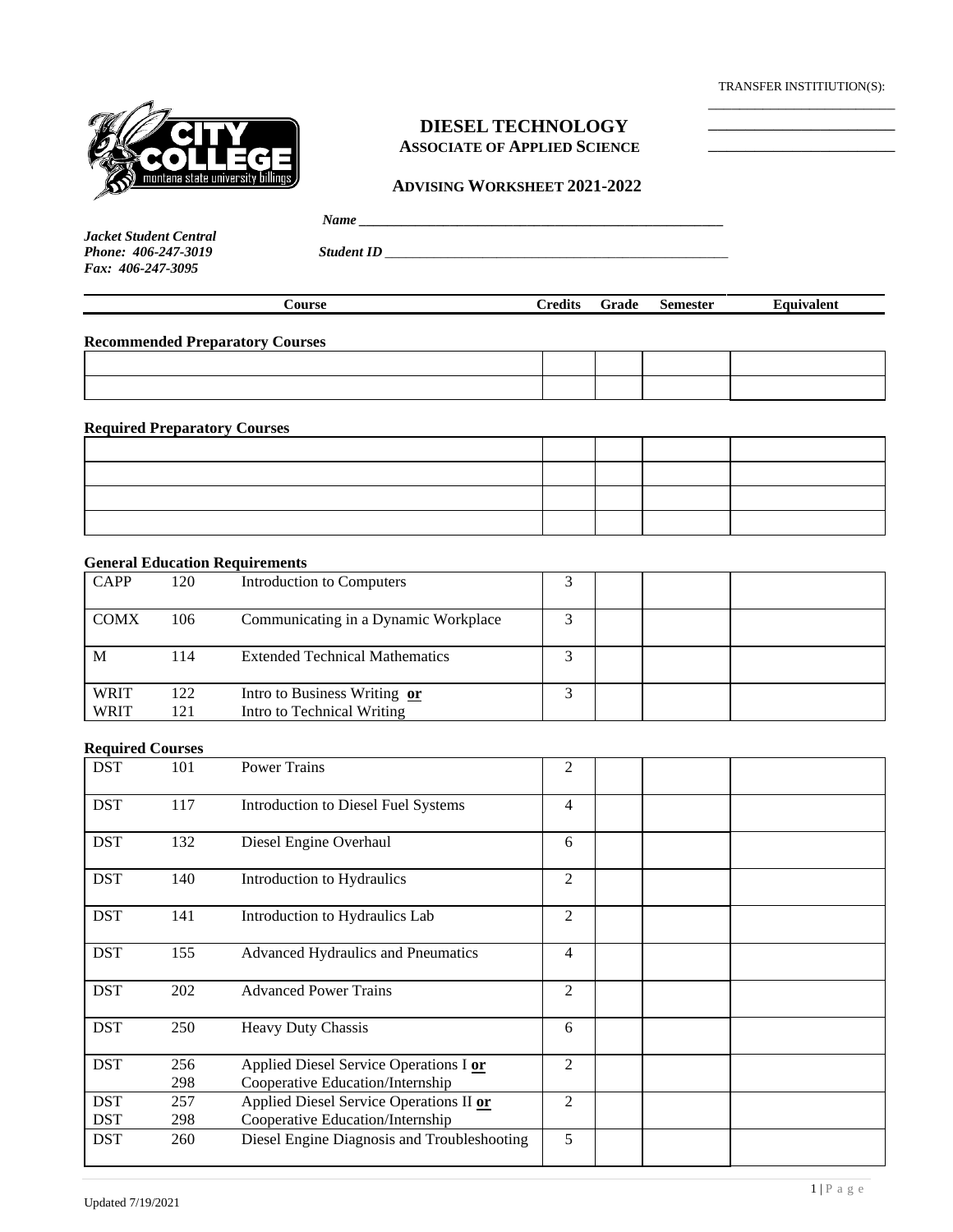| <b>DST</b>  | 277 | Advanced Fuel Systems/Diesel Engine<br>Controls       | 6              |  |  |
|-------------|-----|-------------------------------------------------------|----------------|--|--|
| <b>TRID</b> | 150 | <b>Environmental and Shop Practices</b>               | 2              |  |  |
| <b>TRID</b> | 151 | Welding                                               | 2              |  |  |
| <b>TRID</b> | 152 | Vehicle Heating, Ventilation, and Air<br>Conditioning | 3              |  |  |
| <b>TRID</b> | 170 | <b>Engine Theory</b>                                  | 4              |  |  |
| <b>TRID</b> | 181 | <b>Transportation Electrical Systems</b>              | $\mathfrak{D}$ |  |  |
| <b>TRID</b> | 182 | <b>Transportation Electrical Systems Lab</b>          | $\mathfrak{D}$ |  |  |

#### **Electives**

## **TOTAL MINIMUM CREDITS REQUIRED 70**

*A grade of "C" (2.0) or higher is mandatory in all courses*

| <b>Suggested Plan of Study</b> |                             |                        |                |
|--------------------------------|-----------------------------|------------------------|----------------|
| <b>First Semester</b>          | <b>Credits</b>              | <b>Second Semester</b> | <b>Credits</b> |
| <b>COMX 106</b>                | 3                           | <b>DST</b> 101         |                |
| <b>DST</b> 140                 |                             | <b>DST</b> 117         | 4              |
| <b>DST</b> 141                 | $\overline{2}$              | <b>DST 250</b>         | 6              |
| <b>TRID 150</b>                | $\overline{2}$              | M 114                  | 3              |
| <b>TRID 170</b>                | 4                           | WRIT 121 or 122        | 3              |
| <b>TRID 181</b>                | $\overline{2}$              | <b>TOTAL</b>           | 18             |
| <b>TRID 182</b>                | $\overline{2}$              |                        |                |
| <b>TOTAL</b>                   | 17                          |                        |                |
| <b>Third Semester</b>          | <b>Credits</b>              | <b>Fourth Semester</b> | <b>Credits</b> |
| <b>CAPP 120</b>                | 3                           | <b>DST</b> 155         | 4              |
| <b>DST</b> 132                 | 6                           | DST 257 or 298         | $\overline{2}$ |
| <b>DST 202</b>                 | $\mathcal{D}_{\mathcal{L}}$ | <b>DST 277</b>         | 6              |
| DST 256 or 298                 | $\overline{2}$              | TRID 151               | 2              |

DST 260 5 TRID 152 3 **TOTAL 18 TOTAL 17**

Transcript evaluation (if applicable completed) by: \_\_\_\_\_\_\_\_\_\_\_\_\_\_\_\_\_\_\_\_\_\_\_\_\_on \_\_/\_\_\_/\_\_\_\_\_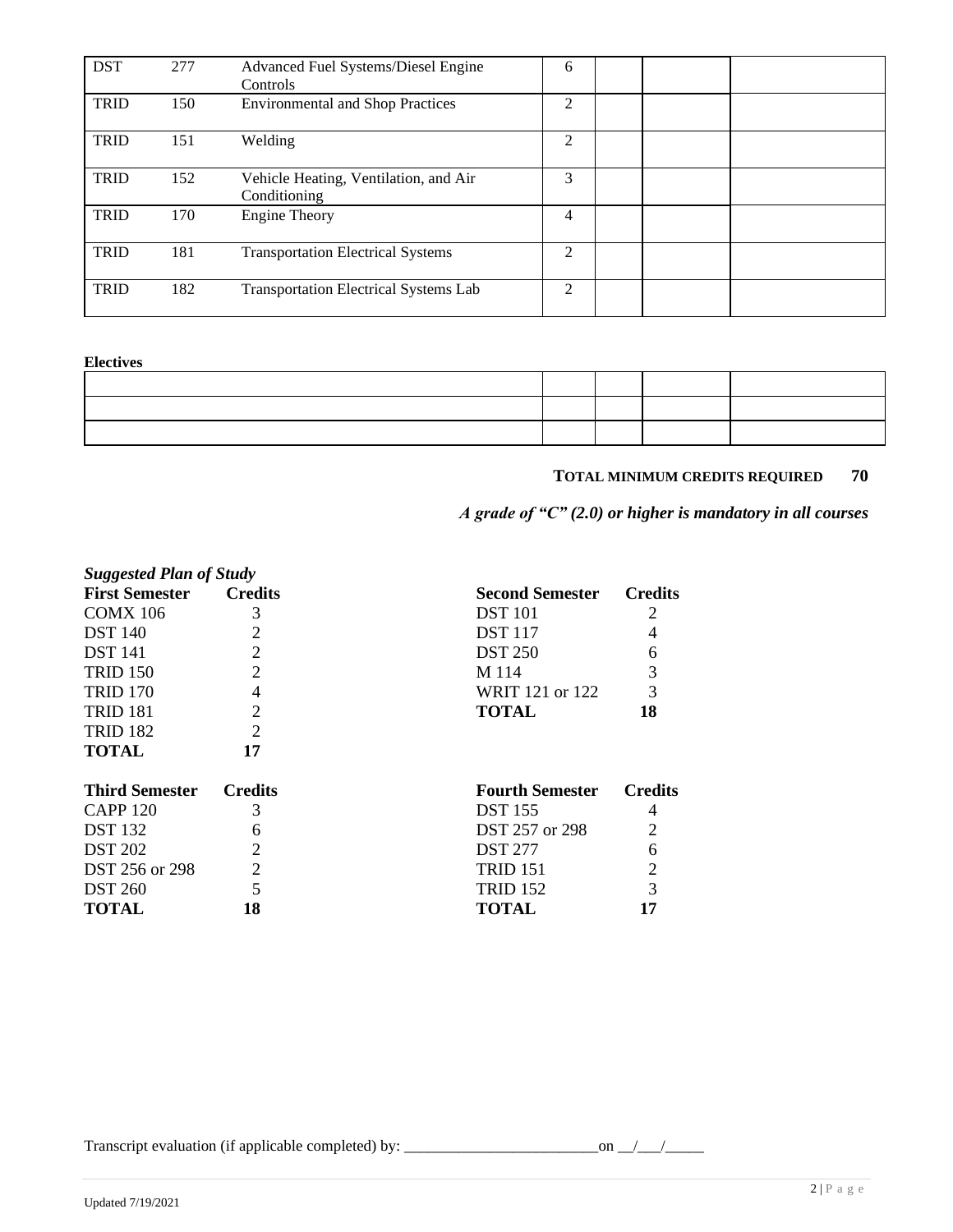# **Developing a Plan of Study**

To facilitate course planning and scheduling, students should be aware that not all courses are offered every semester. Some courses require pre-requisites and preparatory courses to be successfully completed or co-requisites be taken simultaneously.

# **Program Specific Information**

Students should know the following information:

- 1.) This is a fall start program. This program is generally an all-day program.
- 2.) Students must complete the DST courses in one semester to continue to the DST courses in the next semester.
- 3.) It is recommended that students take all of their courses in a block. This program is not conducive to part time attendance.
- 4.) Students can earn the diesel certificate and continue on to the AAS degree option.
- 5.) Students that earn an AAS degree and want to further their education thus career; are able to go on for a Bachelor of Applied Science degree through MSUB. There are a variety of thematic concentrations for completing the BAS degree. Please consult with an advisor for more information.
- 6.) Tools will be needed in the core DST courses. A tool list can be picked up at Jacket Student Central or online.